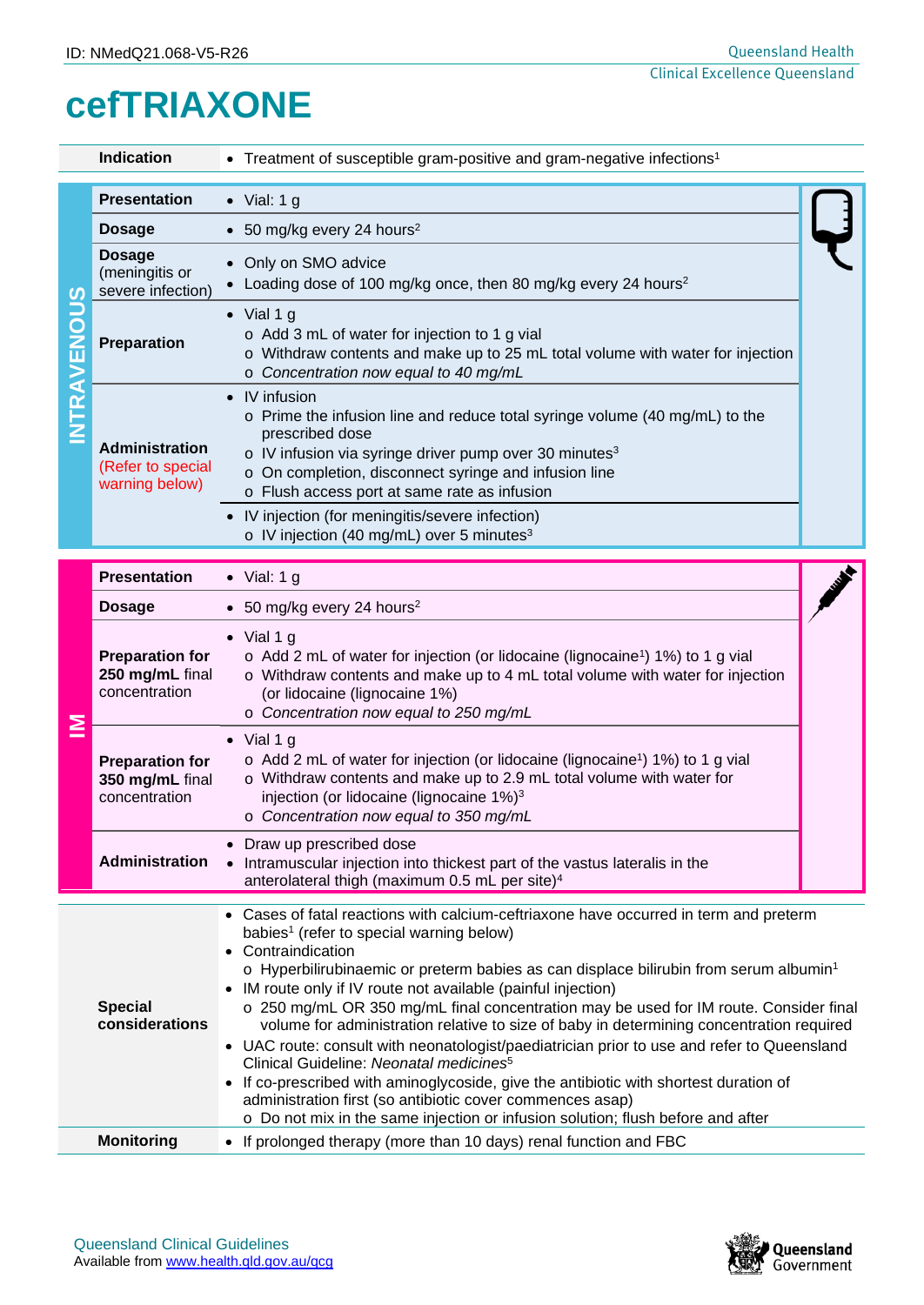| <b>Compatibility</b> | $\bullet$ Fluids<br>$\circ$ 5% glucose <sup>3</sup> , 10% glucose <sup>3</sup> , 0.9% sodium chloride <sup>3</sup><br>Drugs<br>$\bullet$<br>$\circ$ Aciclovir <sup>3</sup> , atracurium <sup>3</sup> , aztreonam <sup>3</sup> , cisatracurium <sup>3</sup> , dexamethasone <sup>3</sup> ,<br>dexmedetomidine <sup>3</sup> , digoxin <sup>3</sup> , dopamine <sup>3</sup> , erythromycin <sup>3</sup> , esmolol <sup>3</sup> , fentanyl <sup>3</sup> , foscarnet <sup>3</sup> ,<br>furosemide <sup>3</sup> , glyceryl trinitrate <sup>3</sup> , granisetron <sup>3</sup> , heparin sodium <sup>3</sup> , hydrocortisone <sup>3</sup> , insulin,<br>lidocaine <sup>3</sup> , midazolam <sup>3</sup> , morphine sulfate <sup>3</sup> , noradrenaline <sup>3</sup> , paracetamol <sup>3</sup> , ranitidine <sup>3</sup> ,<br>sodium bicarbonate <sup>3</sup> , sodium nitroprusside <sup>3</sup> , suxamethonium <sup>3</sup> , verapamil <sup>3</sup> , zidovudine <sup>3</sup> |  |  |  |
|----------------------|------------------------------------------------------------------------------------------------------------------------------------------------------------------------------------------------------------------------------------------------------------------------------------------------------------------------------------------------------------------------------------------------------------------------------------------------------------------------------------------------------------------------------------------------------------------------------------------------------------------------------------------------------------------------------------------------------------------------------------------------------------------------------------------------------------------------------------------------------------------------------------------------------------------------------------------------------------------------------|--|--|--|
| Incompatibility      | • Fluids<br>o Calcium containing solutions (e.g. Hartmann's, Ringers Lactate, PN)<br>• Drugs<br>$\circ$ Aminoglycosides <sup>3</sup> , azathioprine <sup>3</sup> , azithromycin <sup>3</sup> , calcium chloride <sup>3</sup> , calcium gluconate <sup>3</sup> ,<br>clindamycin <sup>3</sup> , dobutamine <sup>3</sup> , filgrastim <sup>3</sup> , fluconazole <sup>3</sup> , gentamicin <sup>3</sup> , haloperidol lactate <sup>3</sup> ,<br>hydralazine <sup>3</sup> , imipenem-cilastatin <sup>3</sup> , linezolid <sup>3</sup> , magnesium sulfate <sup>3</sup> , mycophenolate<br>mofetil <sup>3</sup> , protamine <sup>3</sup> , vancomycin <sup>1</sup>                                                                                                                                                                                                                                                                                                                |  |  |  |
| <b>Interactions</b>  | • Ceftriaxone-calcium precipitates in lung and kidneys <sup>1</sup> (refer to special warning below)<br>• False positive Coombs test <sup>6</sup><br>False positive urinary glucose (if tested for reducing substances) <sup>6</sup><br>IV aminoglycosides are inactivated by IV cephalosporins, penicillins and teicoplanin <sup>8</sup>                                                                                                                                                                                                                                                                                                                                                                                                                                                                                                                                                                                                                                    |  |  |  |
| <b>Stability</b>     | • Store vial below 25 °C. Protect from light <sup>1</sup>                                                                                                                                                                                                                                                                                                                                                                                                                                                                                                                                                                                                                                                                                                                                                                                                                                                                                                                    |  |  |  |
| Side effects         | • Blood pathology: elevated bilirubin <sup>7</sup> , thrombocytosis, leucopenia <sup>2</sup> , increase in bleeding<br>time <sup>2</sup> , elevated AST and ALT <sup>2</sup><br>Digestive: diarrhoea <sup>7</sup> , pseudomembranous colitis <sup>7</sup><br>$\bullet$<br>• Hypersensitivity: rash <sup>7</sup> , dermatitis <sup>7</sup> , local injection site reaction <sup>7</sup><br>• Pulmonary and renal: calcium-ceftriaxone precipitates in lungs and kidneys <sup>7</sup>                                                                                                                                                                                                                                                                                                                                                                                                                                                                                          |  |  |  |
| <b>Actions</b>       | • Third generation cephalosporin that inhibits cell wall synthesis<br>Enters cerebrospinal fluid<br>• High degree of stability in the presence of penicillins and cephalosporins                                                                                                                                                                                                                                                                                                                                                                                                                                                                                                                                                                                                                                                                                                                                                                                             |  |  |  |
| <b>Abbreviations</b> | ALT: alanine aminotransferase, AST: aspartate aminotransferase, FBC: full blood count, IM:<br>intramuscular, IV: intravenous, PN: parenteral nutrition, SMO: most senior medical officer,<br>TGA: Therapeutic Goods Administration, UAC: umbilical artery catheter,                                                                                                                                                                                                                                                                                                                                                                                                                                                                                                                                                                                                                                                                                                          |  |  |  |
| <b>Keywords</b>      | Sepsis, infection, cephalosporin, ceftriaxone, rocephin                                                                                                                                                                                                                                                                                                                                                                                                                                                                                                                                                                                                                                                                                                                                                                                                                                                                                                                      |  |  |  |

### **SPECIAL WARNING1,8**

- Do not reconstitute or mix ceftriaxone with a calcium-containing product (e.g. Ringers Lactate or Hartmann's)
- Do not administer ceftriaxone concurrently with intravenous calcium-containing solutions or injections (including PN)
- Do not administer calcium containing solutions within 48 hours of administering ceftriaxone
- Risk is not ameliorated by separate administration at different times, via different infusion lines or different sites
- No data about interactions between intravenous ceftriaxone and oral calcium containing products
- No data about interactions between intramuscular ceftriaxone and intravenous or oral calcium-containing products
- Refer to TGA product information for further details

The Queensland Clinical Guideline *Neonatal Medicines* is integral to and should be read in conjunction with this monograph. Refer to the disclaimer. Destroy all printed copies of this monograph after use.

#### **References**

1. Therapeutic Goods Administration (TGA). Ceftriaxone: product information. [Internet]. Canberra: Australian Government; July 2020 [cited 2021 April 08]. Available from[: https://www.tga.gov.au.](https://www.tga.gov.au/)

<sup>6.</sup> British National Formulary for Children (BNFC) online. Ceftriaxone. [Internet]: Royal Pharmaceutical Society; March 2021 [cited 2021 May 21]. Available from[: https://www.medicinescomplete.com.](https://www.medicinescomplete.com/)



<sup>2.</sup> IBM Micromedex®Neofax®. Ceftriaxone. In: IBM Micromedex® NeoFax®/Pediatrics (electronic version). IBM Watson Health, Greenwood Village, Colorado, USA. 2021 [cited 2021 April 09]. Available from[: http://neofax.micromedexsolutions.com/neofax.](http://neofax.micromedexsolutions.com/neofax)

<sup>3.</sup> Australian Injectable Drugs Handbook. Nicolette Burridge, Keli Symons, editors. Ceftriaxone. 8th ed. [Internet]. New South Wales: Society of Hospital Pharmacists of Australia (SHPA); March 2021 [cited 2021 April 08]. Available from: https://aidh.hcr

<sup>4.</sup> Hockenberry M, Wilson D. Wong's Nursing Care of Infants and Children. 10th ed. USA: Elsevier; 2014.

<sup>5.</sup> Queensland Clinical Guidelines. Neonatal medicines. Guideline No. MN19.54-V1-R24. [Internet]. Queensland Health. 2019. [cited 2021 January 15]. Available from:<https://www.health.qld.gov.au/qcg>